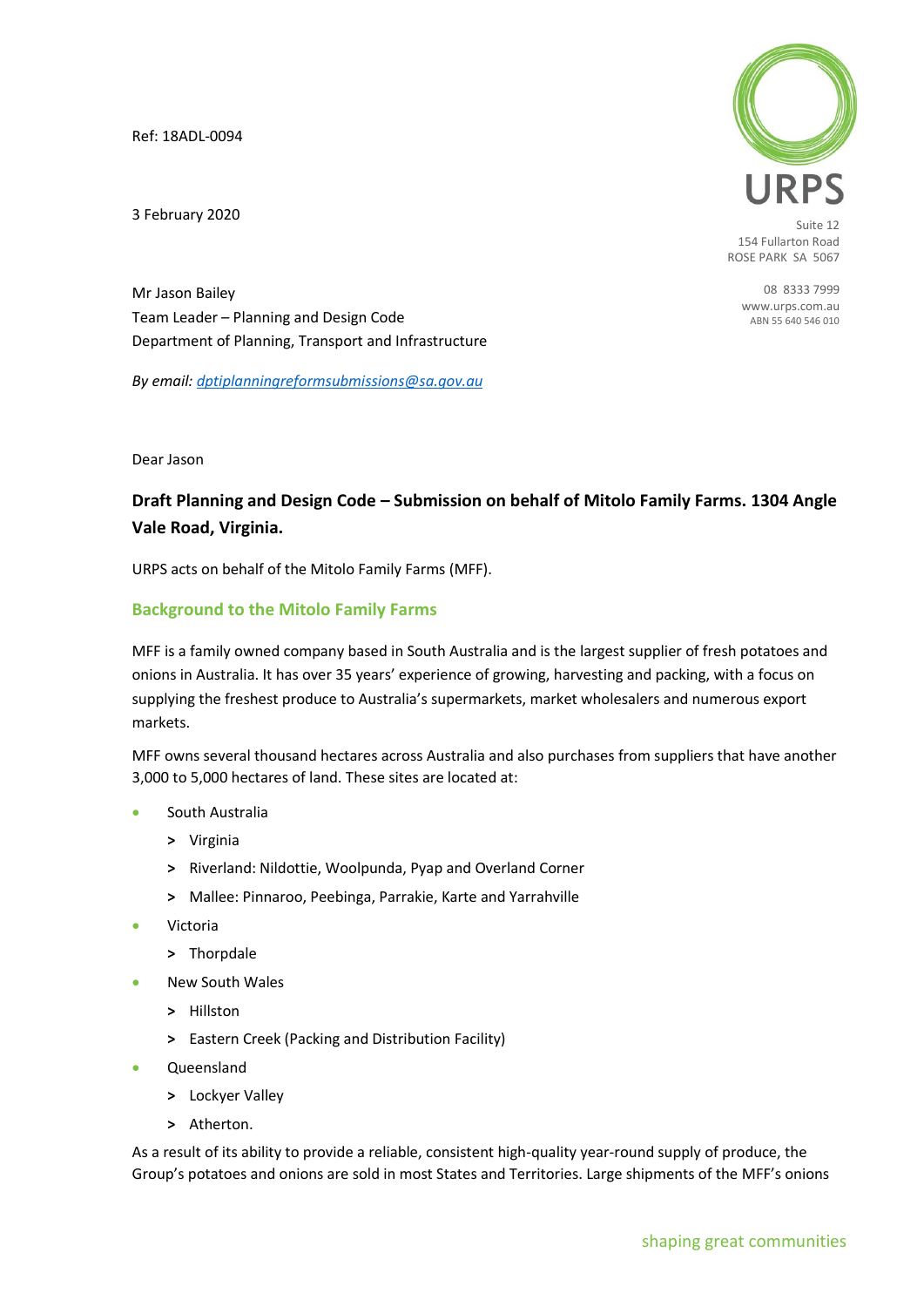are currently exported between January and November to Canada, Fiji, France, Italy, Malaysia, Norway, The Netherlands, Germany, Japan, the Seychelles, Spain, Taiwan, Kuwait, United Arab Emirates and the United Kingdom.

Some 50 administration staff and 150 other workers are employed at the Virginia site with MFF employing between 690 – 750 people Australia wide.

MFF was recently showcased on ABC Catalyst. Refer to iview (Feeding Australia (Part 1) Foods of Tomorrow).

# **Facilities at Virginia**

MFF's potato and onion facility located on the corner of Angle Vale and Johns Road, Virginia incorporates two major processing lines which have a combined daily packing capacity of 500 tonnes. Potatoes are dug, washed, packed and shipped within 24 hours. MFF's aim is to provide the freshest supply possible.

The onion processing line at Virginia has the capacity to pack around 100 tonnes of onions daily, with machinery used to remove outer husks and stems and then to size the onions.

The Virginia facility incorporates the following Certificate of Titles:

- Volume 6206 Folio 503
- Volume 6171 Folio 860
- Volume 6171 Folio 859
- Volume 5566 Folio 93.

# **Concurrent Major Development and DPA**

The Minister has declared the Mitolo Virginia site as a Major Development pursuant to Section 46 of the Development Act. The Minister has issued the associated Guidelines for the preparation of the Development Report. MFF is currently preparing the required documentation to progress the application.

Concurrently, Council is finalising the City of Playford Value Adding (Virginia) Development Plan Amendment (DPA). The DPA seeks to provide long term certainty to MFF. The DPA has completed its public consultation process and Council staff are progressing with finalisation of the DPA.

The DPA recognises that in order to provide more certainty for the significant agri-business proposal, it is considered necessary to amend policies in the Development Plan to provide greater recognition for largerscale agri-business facilities that have an industrial/commercial nature and appearance.

In accord with this objective, the proposed Value Adding (Virginia) Policy Area contains the following extracts from the draft Desired Character statement:

*"Development within the policy area will be of an industrial nature, primarily in the form of largescale processing, value adding, packing and storage of primary produce. Produce may be sourced locally, regionally or interstate. Other uses in the policy area may include offices and shop where associated with, ancillary and subordinate to the principal processing activities in the policy area. Where directly associated with industry envisaged in the policy area, ancillary handling*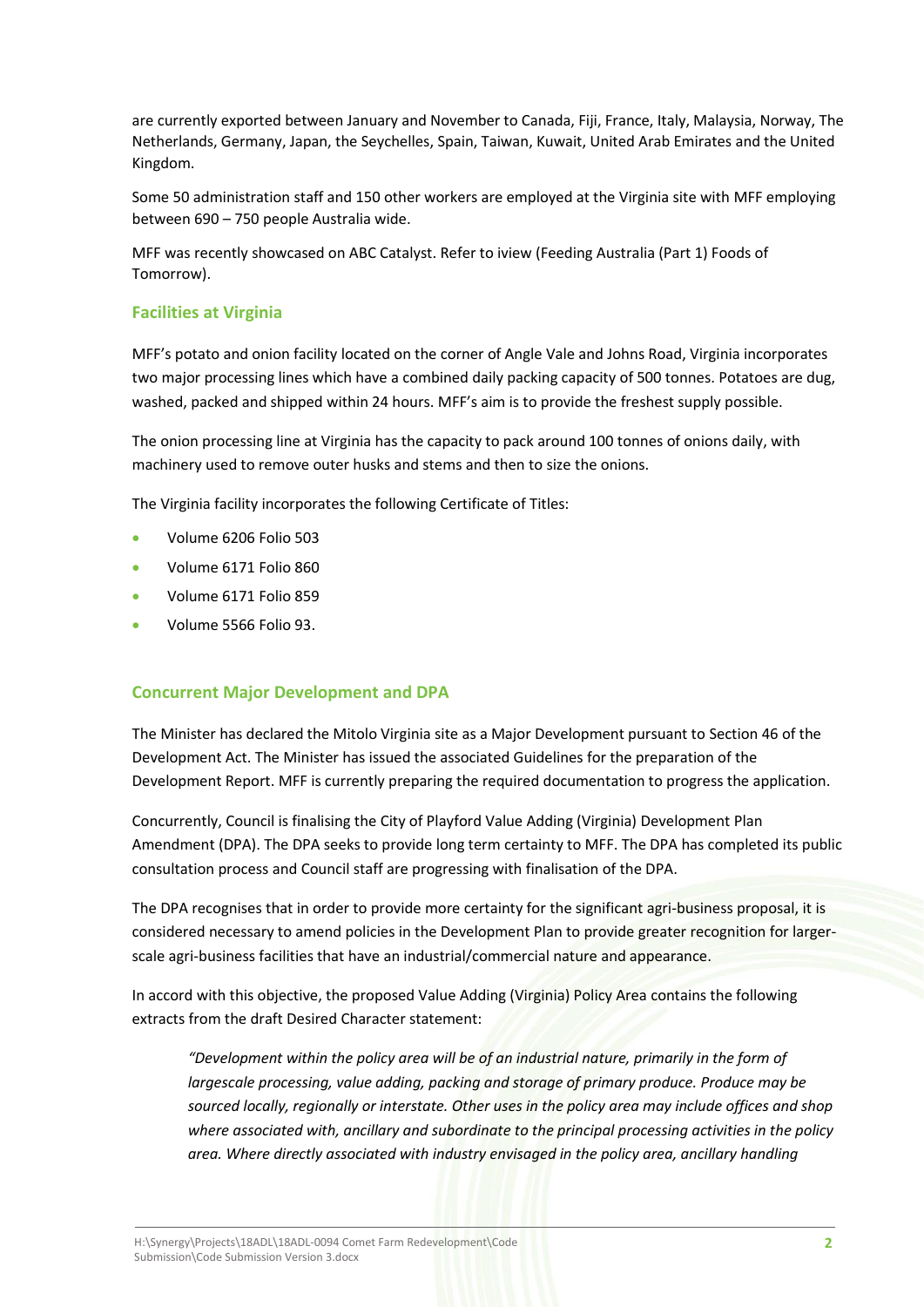*(including the loading and unloading of vehicles used to transport received and processed goods) and distribution activities are envisaged.*

*Industrial building(s) housing plant and or loading/unloading facilities, including structures that require a specified clearance for larger commercial vehicles and processing and packaging machinery used in the handling and transport of produce, will necessarily be of a substantially larger scale and building height than typically envisaged in other parts of the zone."*

In addition to the abovementioned MFF allotments, the DPA affects three allotments allotments fronting Johns Road (not owned by MFF). These allotments are identified by the following Certificates of Title:

- Volume 5566 Folio 91
- Volume 5312 Folio 387
- Volume 5566 Folio 90

# **Proposed Planning and Design Code**

Under the draft Planning and Design Code, the Mitolo site is proposed to be zoned "Rural Horticulture". The site is also proposed to be affected by the following overlays:

- Defence Aviation Area Overly (Airport Defence (Area Control) Regulations Overlay All structures over 90 metres
- Major Urban Transport Routes Overly
- Traffic Generating Development Overly
- Environment and Food Production Area Overlay
- Limited Land Division Overlay
- Hazards (Bushfire General Risk) Overlay
- Hazards (Flooding) Overlay
- Prescribed Wells Area Overlay
- Regulated Trees Overlay

The following table provides our summary response to the proposed Code provisions.

| <b>Code Provisions</b>                                   |                                                                                                                      | <b>URPS Response</b>                                                                                                                                                                                    |
|----------------------------------------------------------|----------------------------------------------------------------------------------------------------------------------|---------------------------------------------------------------------------------------------------------------------------------------------------------------------------------------------------------|
| <b>Rural Horticulture.</b><br>The zone is set aside for: |                                                                                                                      |                                                                                                                                                                                                         |
| (i)                                                      | "Intensive agriculture in the form of<br>horticulture and associated value<br>adding enterprises and activities" and | This zone does not appropriately recognize the<br>national / international scale of MFF. Reference to<br>"appropriately scaled industries" is a retrograde                                              |
| (ii)                                                     | "the establishment of appropriately<br>scaled industries for washing,<br>processing, bottling and packaging          | position from the current DPA that seeks "large<br>scale" operations. Moreover, it fails to recognise<br>the nature and scale of the existing and approved<br>land use currently occurring at the site. |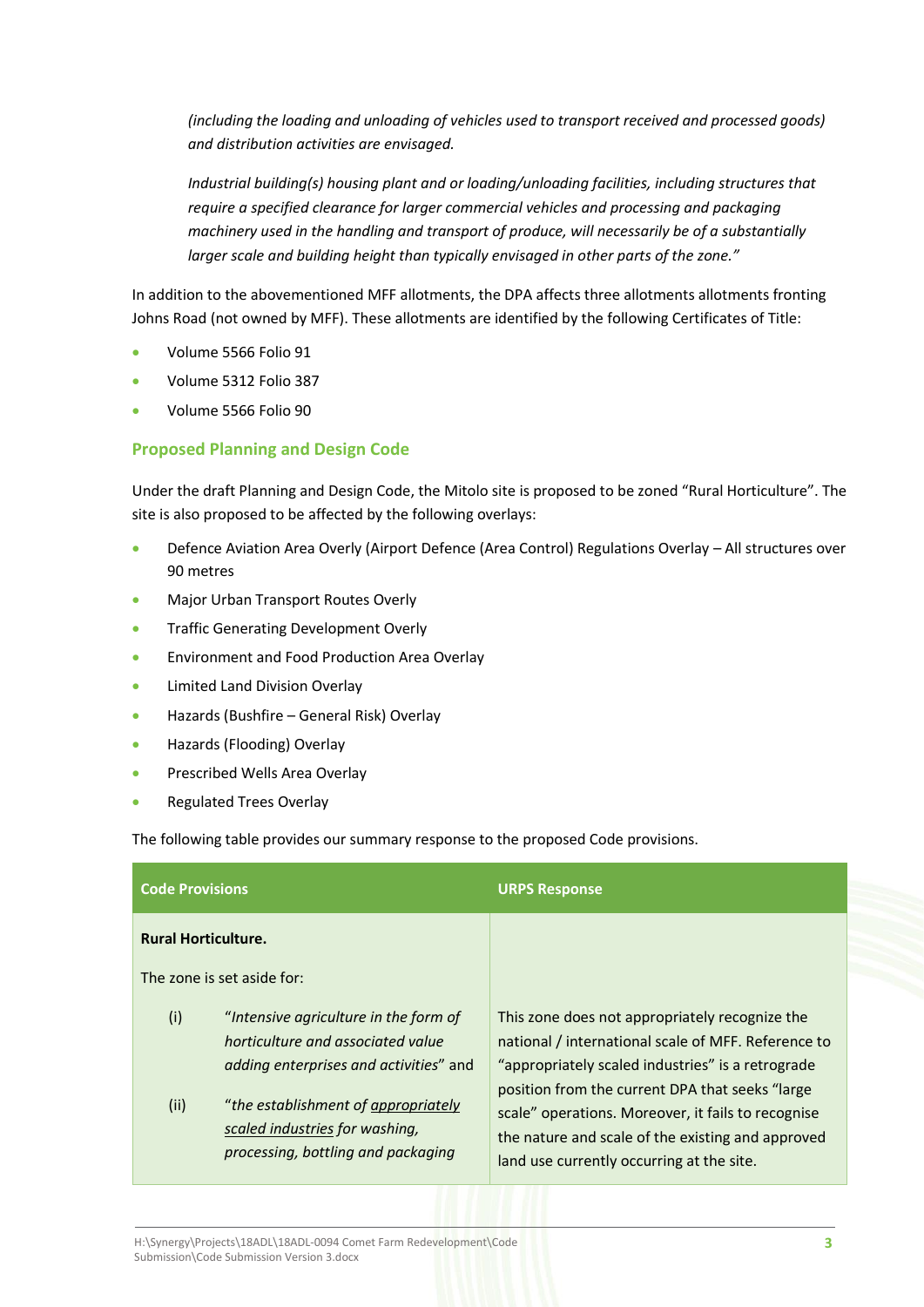| <b>Code Provisions</b>                                                                                                                                                                                                                              | <b>URPS Response</b>                                                                                                                                                                                                                                                                                                                                                                                                                                                                                                                                                                                                                                                                                                                                                                                                                                                                                                                                                               |
|-----------------------------------------------------------------------------------------------------------------------------------------------------------------------------------------------------------------------------------------------------|------------------------------------------------------------------------------------------------------------------------------------------------------------------------------------------------------------------------------------------------------------------------------------------------------------------------------------------------------------------------------------------------------------------------------------------------------------------------------------------------------------------------------------------------------------------------------------------------------------------------------------------------------------------------------------------------------------------------------------------------------------------------------------------------------------------------------------------------------------------------------------------------------------------------------------------------------------------------------------|
| primary produce and servicing and<br>supporting horticulture".                                                                                                                                                                                      |                                                                                                                                                                                                                                                                                                                                                                                                                                                                                                                                                                                                                                                                                                                                                                                                                                                                                                                                                                                    |
| The Zone also desires:<br>(iii)<br>Offices to have a gross leasable area<br>not exceeding 100m2.<br>(iv)<br>Industry, store, transport distribution<br>and/or warehouse with a total floor<br>area greater than 250m2 will be<br>publicly notified. | The proposed 100 square metres office provision is<br>inappropriate. MFF will require approximately 350<br>square metres of office space on the Virginia site.<br>This is reflected in the DPA. The DPA removes any<br>relevant quantifiable office floor area restrictions.<br>Furthermore, the proposed public notification<br>proposed by the Code is also inappropriate. With<br>respect to public notification, the DPA notes that<br>Category 1 Public Consultation (e.g. no<br>notification) includes reference to "Industry other<br>than special industry, that includes processing,<br>packing, storage or distribution of primary produce<br>(including associated site works and activities in<br>association with, ancillary and subordinate to the<br>industry) within Value Adding (Virginia) Policy Area<br>25, except where the development involves a<br>prescribed activity of environmental significance as<br>defined by the Environment Protection Act 1993. |
| <b>Defence Aviation Area Overly (Airport Defence</b><br>(Area Control) Regulations Overlay                                                                                                                                                          | No significant implications.                                                                                                                                                                                                                                                                                                                                                                                                                                                                                                                                                                                                                                                                                                                                                                                                                                                                                                                                                       |
| <b>Major Urban Transport Routes Overly</b>                                                                                                                                                                                                          | Clarity is required if this overly directly affects the<br>Mitolo site.                                                                                                                                                                                                                                                                                                                                                                                                                                                                                                                                                                                                                                                                                                                                                                                                                                                                                                            |
| <b>Traffic Generating Development Overly</b>                                                                                                                                                                                                        | No significant implication. Referral to<br>Commissioner of Highways still anticipated.                                                                                                                                                                                                                                                                                                                                                                                                                                                                                                                                                                                                                                                                                                                                                                                                                                                                                             |
| <b>Environment and Food Production Area Overlay</b>                                                                                                                                                                                                 | Current legislation identifies the site within the<br><b>Environment and Food Production Area. No</b><br>amendments are proposed by the Code.                                                                                                                                                                                                                                                                                                                                                                                                                                                                                                                                                                                                                                                                                                                                                                                                                                      |
| <b>Limited Land Division Overlay</b>                                                                                                                                                                                                                | The DPA seeks to incorporate greater flexibility for<br>land division were associated with the proposed<br>value adding developments.                                                                                                                                                                                                                                                                                                                                                                                                                                                                                                                                                                                                                                                                                                                                                                                                                                              |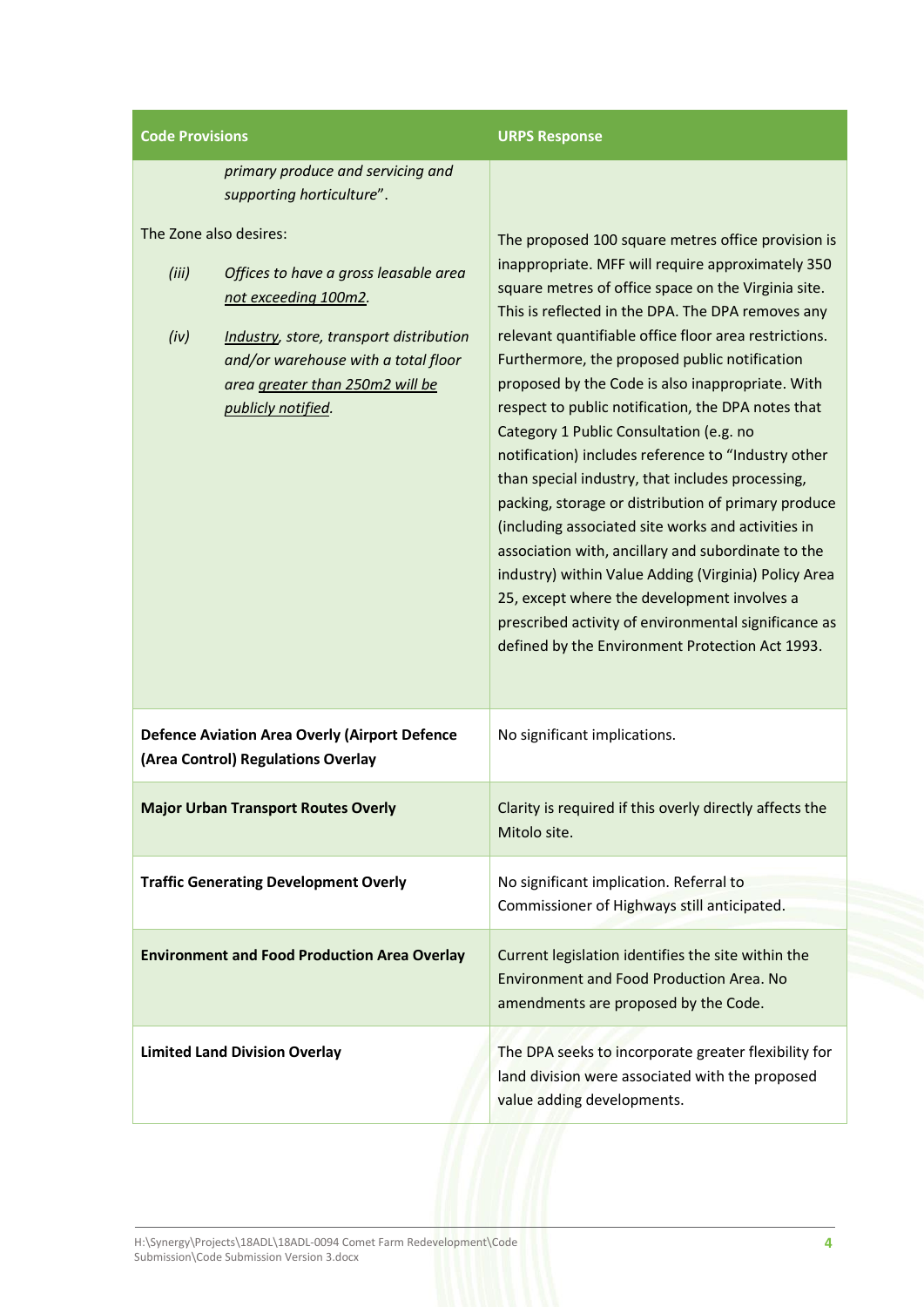| <b>Code Provisions</b>                    | <b>URPS Response</b>                                                                                                                                                                                                                                                                                                                                                                                                                                                                                           |
|-------------------------------------------|----------------------------------------------------------------------------------------------------------------------------------------------------------------------------------------------------------------------------------------------------------------------------------------------------------------------------------------------------------------------------------------------------------------------------------------------------------------------------------------------------------------|
|                                           | Contrary to the provisions of the DPA, the<br>proposed overlay inappropriately restricts future<br>land division.                                                                                                                                                                                                                                                                                                                                                                                              |
| Hazards (Bushfire - General Risk) Overlay | The Current Development Plan identifies the site<br>within a "General Bushfire Risk" area. No<br>amendments are proposed by the Code.                                                                                                                                                                                                                                                                                                                                                                          |
| <b>Hazards (Flooding) Overlay</b>         | Publicly available flood mapping, prepared by AWE<br>for the Gawler River Flood Management Authority<br>in September 2015, indicates that only a small<br>portion of the south-eastern corner of the Mitolo<br>Site would be affected by a 1-in-100 year average<br>return interval flood event (refer to DPA). These<br>minor flood issues will be resolved in association<br>with the Major Development Application. There is<br>no need for this site to be identified in the Hazard<br>(Flooding) Overlay. |
| <b>Prescribed Wells Area Overlay</b>      | No significant implications.                                                                                                                                                                                                                                                                                                                                                                                                                                                                                   |
| <b>Regulated Trees Overlay</b>            | No significant implications.                                                                                                                                                                                                                                                                                                                                                                                                                                                                                   |

# **Proposed Code Amendments**

# *Option 1: Bespoke Code Zone*

MFF's preferred option is a bespoke zone that reflects the policy content in the City of Playford Virginia (Value Adding) DPA.

The DPA has progressed to post public consultation stage and has been prepared in collaboration with the Major Development Declaration. Significant investigations have been undertaken to inform the DPA's Value Adding Policy Area. The faithful transfer of the DPA's policy provisions to the Code is desired.

#### *Option 2: Rural Intensive Enterprise Zone*

If Option 2 is not accepted by the Minister / DPTI, we recommend that the area affected by the DPA should be incorporated into the Code's "Rural Intensive Enterprise Zone". This zone contains the following Desired and Performance Outcomes:

Multi-purpose intensive agricultural production, processing facilities and supporting ancillary industries that are important economic and employment assets to the State.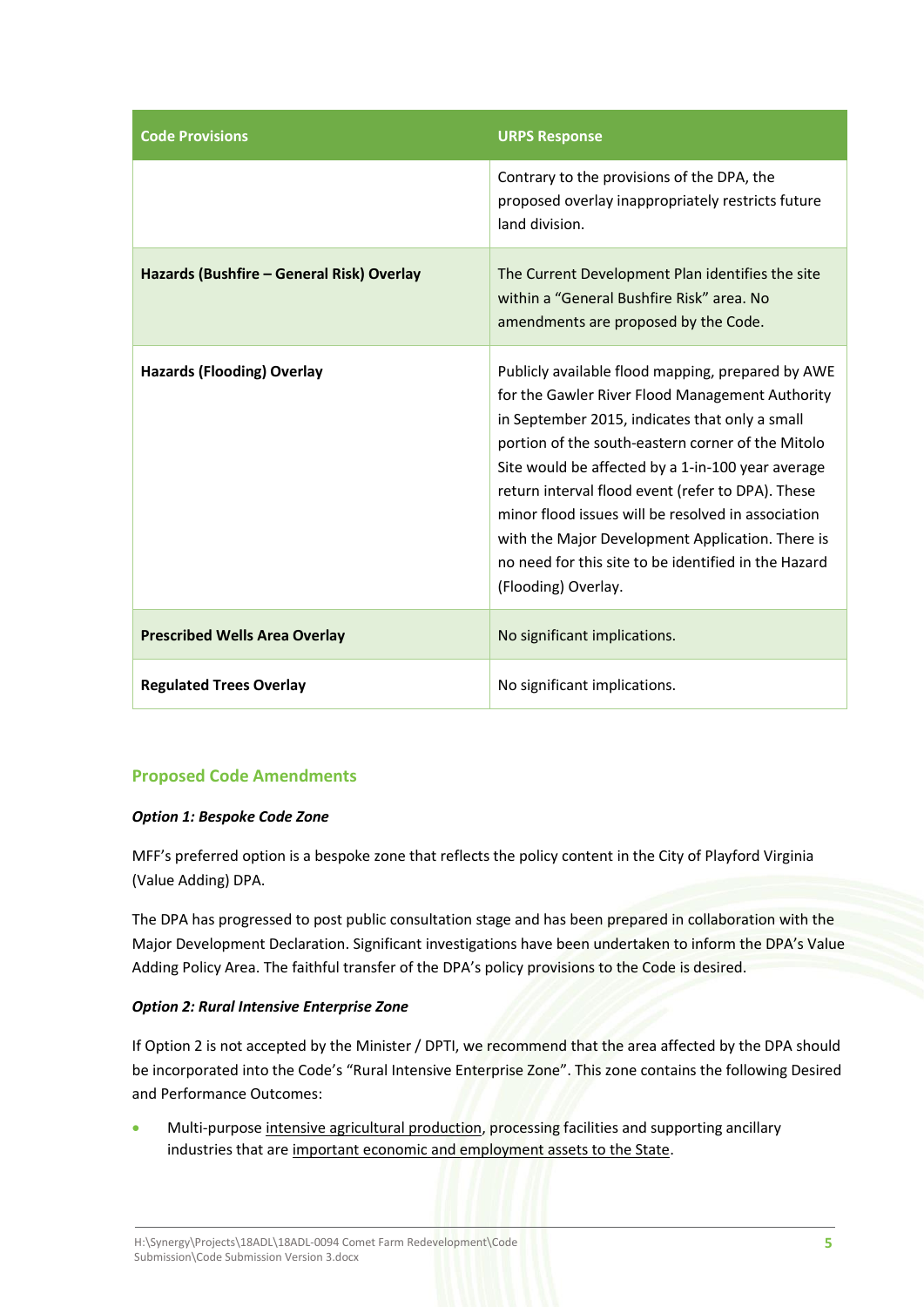• The productive value of land for a range of intensive rural activities (such as intensive animal husbandry) and associated value adding processing, processing of animal and food products (including stock slaughter works), washing and packing of produce, bulk commodity storage, feed and hay processing, storage, warehousing and distribution activities is supported, protected and maintained. The proliferation of dwellings and other land uses that may be sensitive to those activities is avoided.

The Rural Intensive Enterprise Zone's DTS/DPF 1.1 list of land uses should be expanded to include

- **Brewery**
- Carport
- Cidery
- **Distillery**
- Excavation and filling
- **Fence**
- Outbuilding
- **Store**
- Workers accommodation
- **Winery**

Furthermore, DTS/DPF 5.1 relating to agricultural buildings should be amended to delete reference to:

- Minimum site area of 40 hectares. The DPA affected area incorporates only 11 hectares. The Major Project declaration affects a smaller area. The Major Development declaration illustrates that state significant and intensive rural value adding sites don't necessarily require 40 hectares of land area.
- Minimum setback distances of 40 metres. Where incorporated with appropriate build form design and landscaping, a significant smaller setback provision is appropriate. The current MFF architecturally designed administrative centre has a setback of some 10 to 13 metres.
- Maximum building height of 10 metres. Intensive agribusiness buildings will incorporate taller buildings. As an example, the Mitolo Major Development proposal incorporates a maximum building height of approximately 17 metres. A maximum building height is not required in the zone.
- Maximum floor area of 250 square metres. Having regard to the performance outcomes of the zone, the 250 square metre building restriction appears to be contrary to the objectives of the zone.

With respect to public notification, we content that no notification is required for development that is listed in DTS/DPF 1.1 (irrespective if it's on a site that is adjacent to land in a different zone). We note the the current DPA lists certain forms of processing facilities as Category 1 (e.g. no public notification required).

We are conscious that a "Sub-Zone" may be required that discourages the site to be used stock slaughter works etc.

# **Conclusion**

The Virginia Mitolo facility is of State Significance. In our view, no other horticultural facility within the region is of a similar scale (particularly when considering the major development application). Such a facility warrants a zone that seeks intensive large-scale developments.